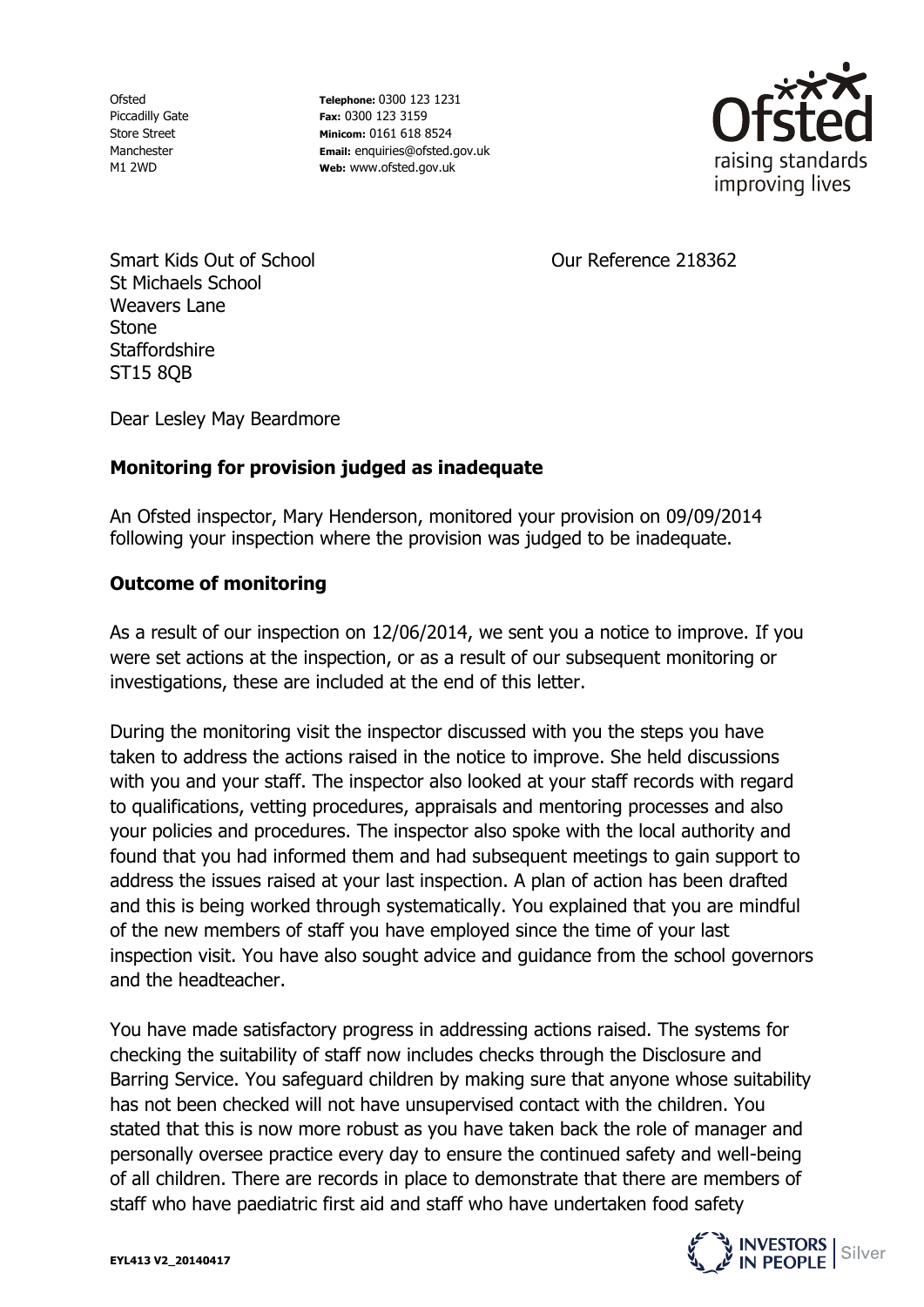

hygiene. There are also records in place to demonstrate that two members of staff are qualified to level 3. This ensures information and records required for the safe and efficient management of the provision are easily accessible and available for inspection.

The inspector discussed with you and checked your written policy and procedure for dealing with concerns and complaints. This now provides all required detail. You are able to demonstrate how both children and their family's individual needs are now quickly met and have stated that policies and procedures will be displayed in the foyer for easy access for parents and visitors to the provision. You have also discussed and demonstrated your updated written policy on the use of mobile telephones and cameras in the provision. You discussed how it is now stated to all staff, parents and visitors that the use of mobile telephones is not allowed on the premises during the hours the children attend. In addition, the inspector asked the staff about the whereabouts of the mobile telephone to substantiate your discussions. Staff practice was observed to be in accordance with this policy. Children's safety and well-being is, therefore, now better promoted. In addition, your enrolment forms have been amended to include each parent's name and address, who has parental responsibility for the child, who the child lives with and any special dietary requirements children may have. This now ensures that there are accurate details held on each child on roll and that their safety and well-being is assured.

You discussed with the inspector how you and your staff now ensure children know about the importance of good hygiene practices. You have displayed posters near to the toilets and sinks, to remind children about hand washing. You have also ensured that the staff are good role models, showing children that they also wash their hands before preparing snacks. The inspector observed that children are now keen to wash their hands before settling down for their snack. Consequently, your practice now promotes children's good health and safety and helps to reduce and prevent the spread of infection.

You demonstrated through discussions and documentation that there is now a regular appraisal system in place to track and document the skills, knowledge and experience of the staff. You discussed how you have been liaising with the local authority and have accessed the latest training directory to share with your staff, so that they can gain and identify any future training needs. In addition, you explained how you have also liaised with the school governors and the headteacher about the possibility of your staff joining in with their training events. This shows your commitment to make improvements that will benefit the children's learning and development and ensure their safety and well-being.

You discussed with the inspector how you have improved the key-person system. Children in their early years now have a designated named key person that ensures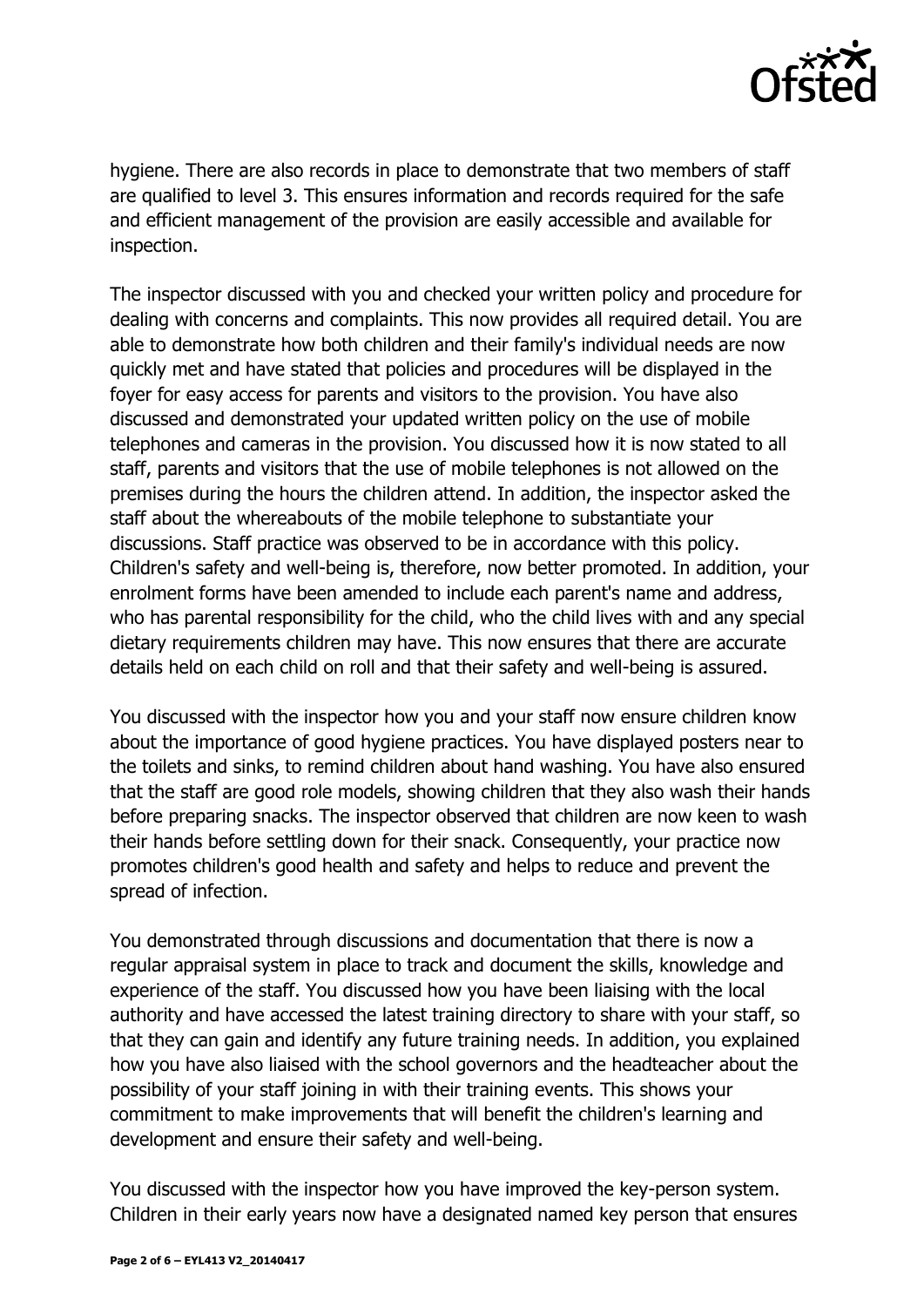

their learning and care is tailored to meet their individual needs. In addition, you have informed parents and carers, as well as the children, who their designated key person is within the provision. You discussed how this has helped to support both the children and their family through meaningful two-way exchange of information on a daily basis. Further to this, you explained how you have worked openly with your staff, the parents and carers and the school to drive forward improvement.

Having considered all the evidence, the inspector is of the opinion that the setting has taken prompt and effective action to address the points for improvement.

## **Next steps**

The next step will be a full inspection.

I hope that you have found the visit helpful in promoting improvement in your setting. If you have any further queries please contact us on the number at the top of this letter.

Yours sincerely

Nick Hudson National Director, Early Education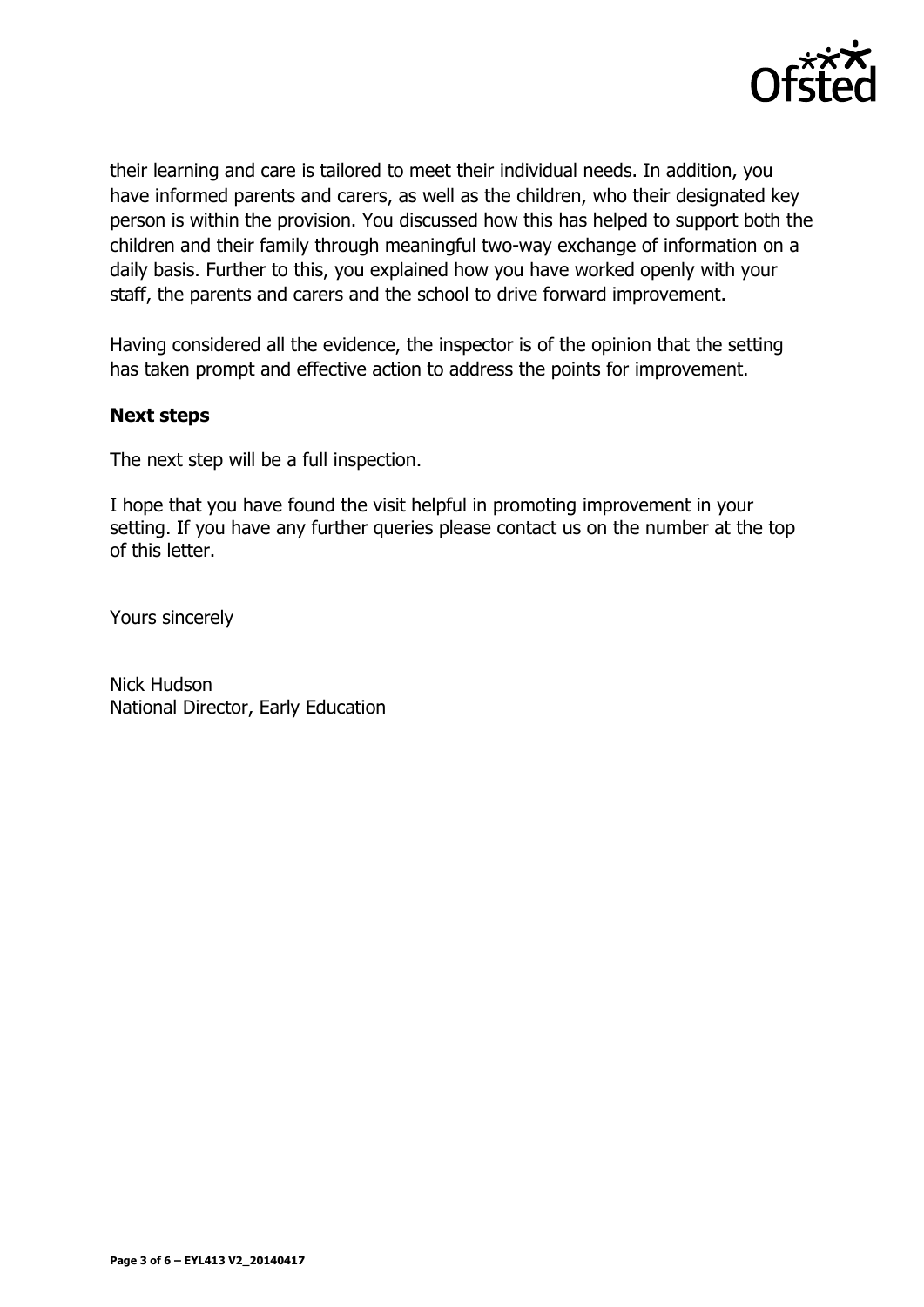

## **Actions**

| <b>Action</b>                                                                                                                                                                                                                                                                                                                                                                                          | Due date           | <b>Closed date</b> |
|--------------------------------------------------------------------------------------------------------------------------------------------------------------------------------------------------------------------------------------------------------------------------------------------------------------------------------------------------------------------------------------------------------|--------------------|--------------------|
| amend the child enrolment form to<br>include each parent's name and address,<br>who has parental responsibility, who the<br>child lives with and any special dietary<br>requirements children may have, in order<br>to make sure accurate details are held<br>that ensure children's safety                                                                                                            | 17/07/2014         | 09/09/2014         |
| ensure there are effective systems to $17/07/2014$<br>ensure that the registered person, the<br>manager of the later years provision and<br>any person caring for, or in regular<br>contact with, children is suitable to work<br>with children, which must include<br>obtaining an enhanced Disclosure and<br>Barring Service check (compulsory part of<br>the Childcare Register)                    |                    | 09/09/2014         |
| keep records of the following and retain 17/07/2014<br>them for a period of two years; the<br>name, home address and date of birth of<br>each child who is looked after on the<br>premises, and the name, home address<br>telephone number<br><b>of</b><br>and<br>a<br>parent/guardian/carer of each child who<br>is looked after on the<br>premises<br>(compulsory part of the Childcare<br>Register) |                    | 09/09/2014         |
| all information and<br>ensure<br>efficient<br>for the safe<br>required<br>and<br>management of the setting are easily<br>accessible and available for inspection,<br>including evidence of staff's qualifications<br>and attendance at required training in<br>paediatric first aid, food hygiene and child<br>protection.                                                                             | records 18/08/2014 | 09/09/2014         |
| keep and implement an effective written<br>statement of procedures to be followed<br>for the protection of children, intended to<br>safeguard the children being cared for<br>from abuse or neglect (compulsory part<br>of the Childcare Register)                                                                                                                                                     | 17/07/2014         | 09/09/2014         |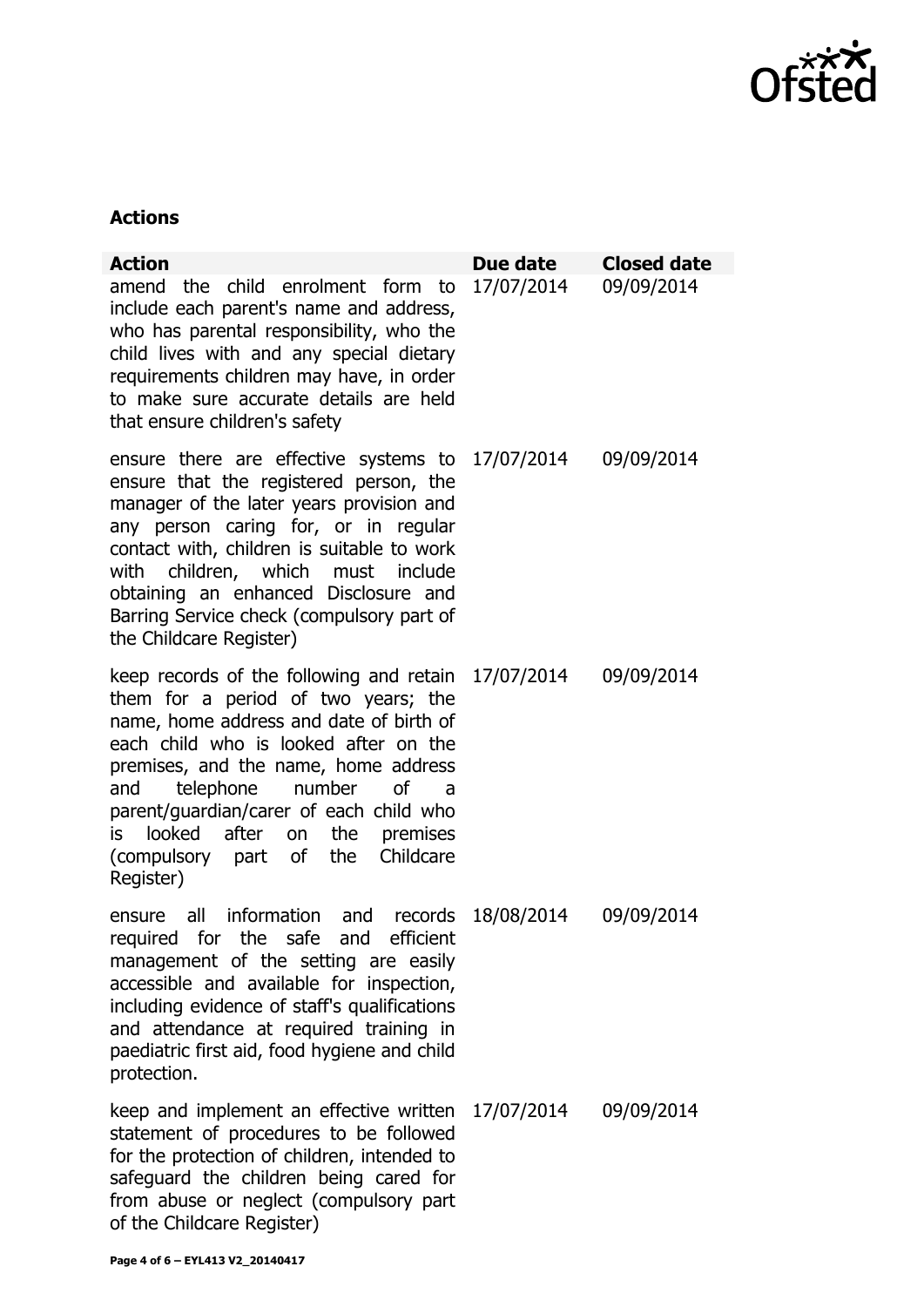

ensure that no individual who unsuitable to work with children has unsupervised access to a child receiving childcare (compulsory part of the Childcare Register) 17/06/2014 09/09/2014

provide a written statement procedures to be followed in relation to complaints which relate to the requirements of the Childcare Register and which a parent makes in writing or by email (compulsory part of the Childcare Register) 17/07/2014 09/09/2014

ensure that children are safeguarded by 17/06/2014 09/09/2014 making sure that only those people whose suitability has been checked, including through the Disclosure and Barring Service, have unsupervised contact with children

develop a written procedure for dealing 17/07/2014 09/09/2014 with concerns and complaints, enabling both children's and their family's individual needs to be quickly met

ensure the safeguarding policy fully 17/07/2014 09/09/2014 protects children and includes a procedure for the safe and appropriate use of mobile phones and cameras in the setting

implement the key-person system to 17/07/2014 09/09/2014 ensure that every young child's learning and care is tailored to meet their individual needs and that adults and parents can clearly identify their child's key person

promote the good health of children by 17/07/2014 09/09/2014 taking necessary steps to prevent the spread of infection, for example, by ensuring children consistently implement good personal hygiene routines

ensure that regular appraisals are in 18/08/2014 09/09/2014place to track and document the skills, knowledge and experience that practitioners gain and identify any future